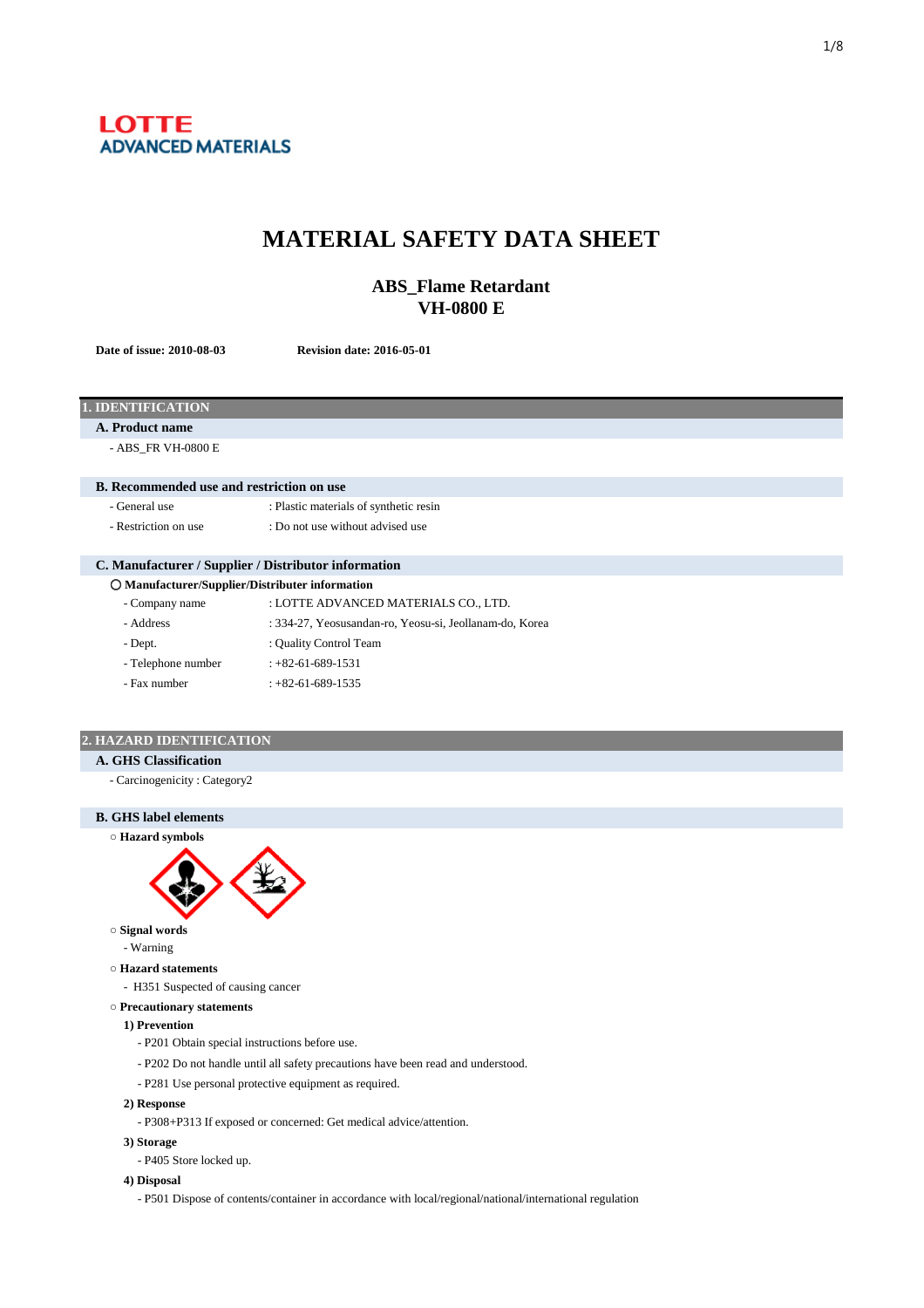## **C. Other hazards which do not result in classification : (NFPA Classification)**

## **○ NFPA grade (0 ~ 4 level)**

- Health : 0, Flammability : 0, Reactivity : 0

## **3. COMPOSITION/INFORMATION ON INGREDIENTS**

| <b>Chemical Name</b>                                              | Trade names and Synonyms | CAS No.   | Content(%) |
|-------------------------------------------------------------------|--------------------------|-----------|------------|
| 2-Propenenitrile polymer with 1,3-butadiene and<br>ethenylbenzene | ABS resin                | 9003-56-9 | $70 - 80$  |
| Diantimony trioxide                                               | Antimony trioxide        | 1309-64-4 | $3 - 6$    |
| Tetrabromobisphenol A                                             |                          | 79-94-7   | $15 - 20$  |
| Additive                                                          |                          |           | $1 - 3$    |

\* Other ingredients which do not contribute to classification of the product

## **4. FIRST AID MEASURES**

## **A. Eye contact**

- Do not rub your eyes.
- Immediately flush eyes with plenty of water for at least 15minutes and call a doctor/physician.
- Get medical attention immediately.

## **B. Skin contact**

- Flush skin with plenty of wter for at least 15 minutes while removing contaminated clothing and shoes.
- Laundering enough contaminated clothing before reuse.
- Get medical attention immediately.
- Remove contaminated clothing, shoes and isolate.
- Wear gloves when washing the patient, and please avoid contact with contaminated clothing.

#### **C. Inhalation contact**

- When exposed to large amounts of steam and mist, move to fresh air.
- Take specific treatment if needed.
- Get medical attention immediately.
- If breathing is stopped or irregular, give artificial respiration and supply oxygen.

#### **D. Ingestion contact**

- About whether I should induce vomiting Take the advice of a doctor.
- Rinse your mouth with water immediately.
- Get medical attention immediately.

#### **E. Delayed and immediate effects and also chronic effects from short and long term exposure**

- Not available

#### **F. Notes to physician**

- Notify medical personnel of contaminated situations and have them take appropriate protective measures.
- If exposed or concerned, get medical attention/advice.

## **5. FIREFIGHTING MEASURES**

#### **A. Suitable (Unsuitable) extinguishing media**

- Dry chemical, carbon dioxide, regular foam extinguishing agent, spray
- Avoid use of water jet for extinguishing

#### **B. Specific hazards arising from the chemical**

- May Ignite by Heat, sparks, flames.
- Easy to burn, but not easy to fire.
- Irritating, or toxic gases may occur by fire.
- Inhalation of materials may be harmful.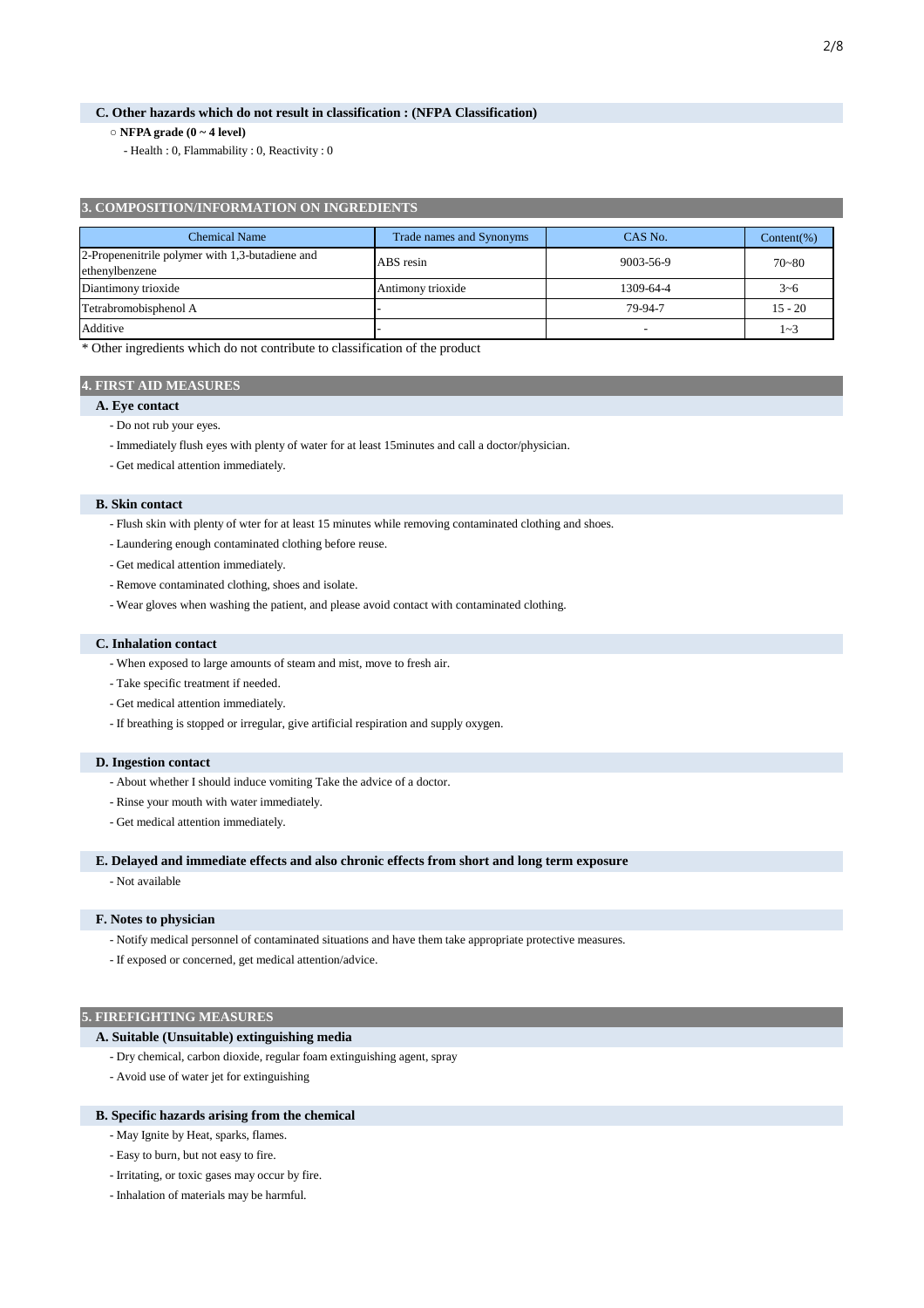#### **C. Special protective actions for firefighters**

- Withdraw immediately in case of rising sound from venting safety devices or discoloration of tank.
- Using a unattended and water devices in case of large fire and leave alone to burn if you do not imperative.
- Avoid inhalation of materials or combustion by-products.
- Do not access if the tank on fire.
- Use appropriate extinguishing measure suitable for surrounding fire.
- Keep containers cool with water spray.

## **6. ACCIDENTAL RELEASE MEASURES**

#### **A. Personal precautions, protective equipment and emergency procedures**

- Ventilate closed spaces before entering.
- Do not touch spilled material. Stop leak if you can do it without risk.
- Handling the damaged containers or spilled material after wearing protective equipment.
- Cleanup and disposal under expert supervision is advised.
- Keep unauthorized people away,isolate hazard area and deny entry.

#### **B. Environmental precautions**

- Prevent runoff and contact with waterways, drains or sewers.
- If large amounts have been spilled, inform the relevant authorities.

#### **C. Methods and materials for containment and cleaning up**

- Large spill : Stay upwind and keep out of low areas. Dike for later disposal.
- Notification to central government, local government. When emissions at least of the standard amount
- Dispose of waste in accordance with local regulation.
- Appropriate container for disposal of spilled material collected.
- Small liquid state spills: Appropriate container for disposal of spilled material collected.
- For disposal of spilled material in appropriate containers collected and clear surface.
- Spilled material should be treated as a potential risk of waste collected.

## **7. HANDLING AND STORAGE**

#### **A. Precautions for safe handling**

- Avoid direct physical contact.
- Since emptied containers retain product residue(vapor, liquid, solid) follow all MSDS and label warnings even after container is emptied.
- Comply with all applicable laws and regulations for handling
- Dealing only with a well-ventilated place.
- Contaminated work clothing should not be allowed out of the workplace.

#### **B. Conditions for safe storage, including any incompatibilities**

- Save applicable laws and regulations.
- Do not apply any physical shock to container.
- Avoid direct sunlight.
- Keep in the original container.
- Please pay attention to incompatibilities materials and conditions to avoid.
- By specifying a storage area for carcinogenic substances.
- Collected them in sealed containers.

## **8. EXPOSURE CONTROLS/PERSONAL PROTECTION**

## **A. Exposure limits**

## **○ ACGIH TLV**

- [Diantimony trioxide] : TWA : 0.5 mg/m3 Antimony trioxide(handling and use)

## **B. Engineering controls**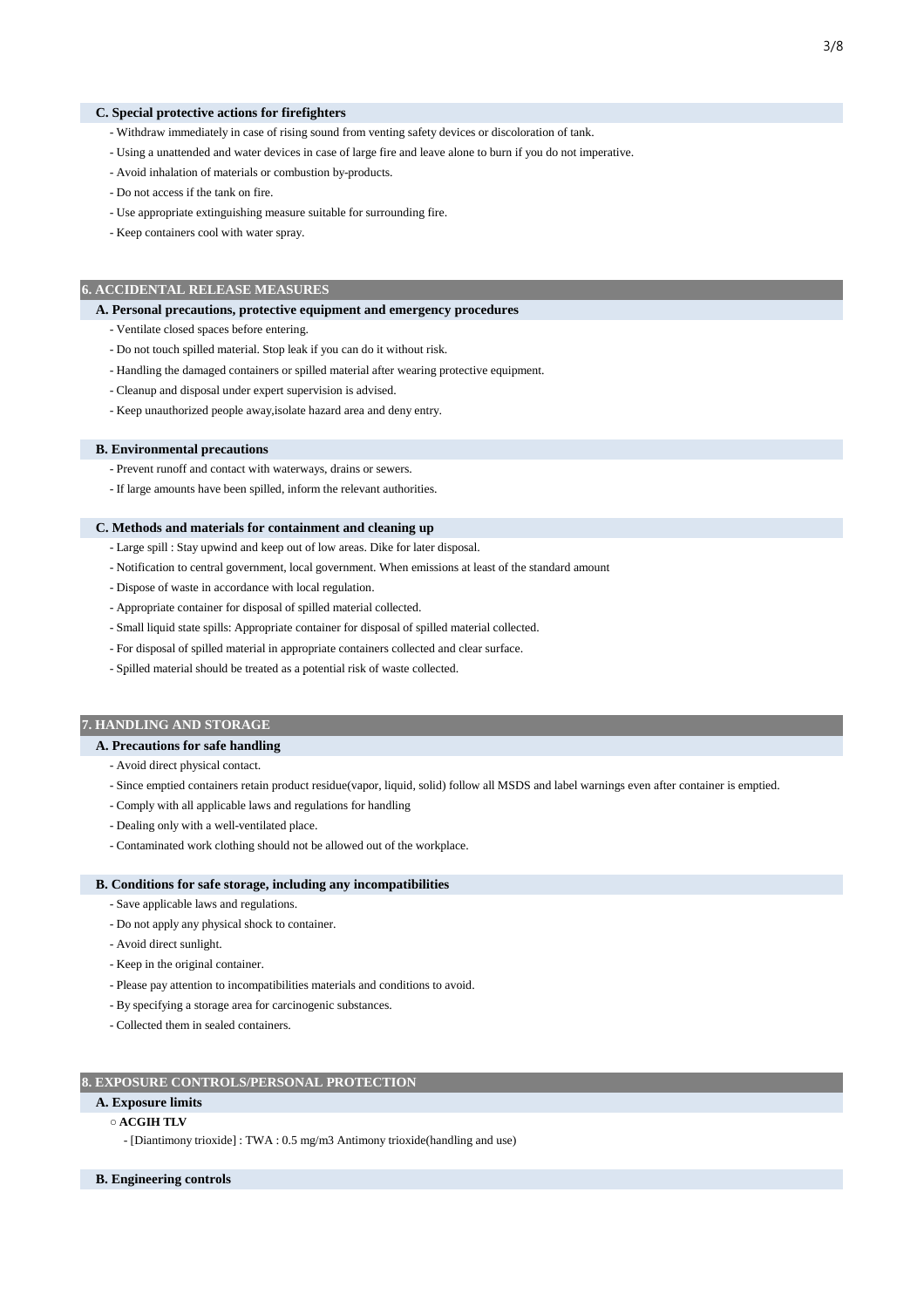- A system of local and/or general exhaust is recommended to keep employee exposures above the Exposure Limits. Local exhaust ventilation is generally preferred because it can control the emissions of the contaminant at its source, preventing dispersion of it into the general work area. The use of local exhaust ventilation is recommended to control emissions near the source.

- Follow the appropriate engineering controls because unconfirmed gases for hazard among extrusion process may expose.

## **C. Personal protective equipment**

## **○ Respiratory protection**

- Under conditions of frequent use or heavy exposure, Respiratory protection may be needed.
- Respiratory protection is ranked in order from minimum to maximum.
- Consider warning properties before use.
- Dust, mist, fume-purifying respiratory protection
- Any air-purifying respirator with a corpuscle filter of high efficiency
- Any respiratory protection with a electromotion fan(for dust, mist, fume-purifying)
- Self-contained breathing apparatus with a corpuscle filter of high efficiency

- For Unknown Concentration or Immediately Dangerous to Life or Health : Any supplied-air respirator with full facepiece and operated in a pressure-demand or other positive-pressure mode in combination with a separate escape supply. Any self-contained breathing apparatus with a full facepiece.

#### **○ Eye protection**

- Wear primary eye protection such as splash resistant safety goggles with a secondary protection face shield.
- Provide an emergency eye wash station and quick drench shower in the immediate work area.

#### **○ Hand protection**

- Wear appropriate glove.

#### **○ Skin protection**

- Wear appropriate clothing.

- **○ Others**
	- Not available

#### **9. PHYSICAL AND CHEMICAL PROPERTIES**

| A. Appearance                                   |                                           |
|-------------------------------------------------|-------------------------------------------|
| - Appearance                                    | Solid(Pellets)                            |
| - Color                                         | - (Please Follow the request for clients) |
| B. Odor                                         | <b>Odourless</b>                          |
| C. Odor threshold                               | Not applicable                            |
| D. pH                                           | Not applicable                            |
| E. Melting point/Freezing point                 | Not applicable                            |
| F. Initial Boiling Point/Boiling Ranges         | Not applicable                            |
| G. Flash point                                  | Not available                             |
| H. Evaporation rate                             | Not applicable                            |
| I. Flammability(solid, gas)                     | Not available                             |
| J. Upper/Lower Flammability or explosive limits | Not applicable                            |
| K. Vapour pressure                              | Not applicable                            |
| L. Solubility                                   | Insolubility (solubility in water)        |
| M. Vapour density                               | Not applicable                            |
| N. Specific gravity                             | $1.12 \sim 1.30$                          |
| O. Partition coefficient of n-octanol/water     | Not applicable                            |
| P. Autoignition temperature                     | Over $466^{\circ}$ C                      |
| Q. Decomposition temperature                    | Over 400℃                                 |
| R. Viscosity                                    | Not applicable                            |
| S. Molecular weight                             | 60,000-200,000 (main substance)           |

## **10. STABILITY AND REACTIVITY**

#### **A. Chemical stability**

- This material is stable under recommended storage and handling conditions.
- This material is stable under conditions at room temperature and normal pressure.

#### **B. Possibility of hazardous reactions**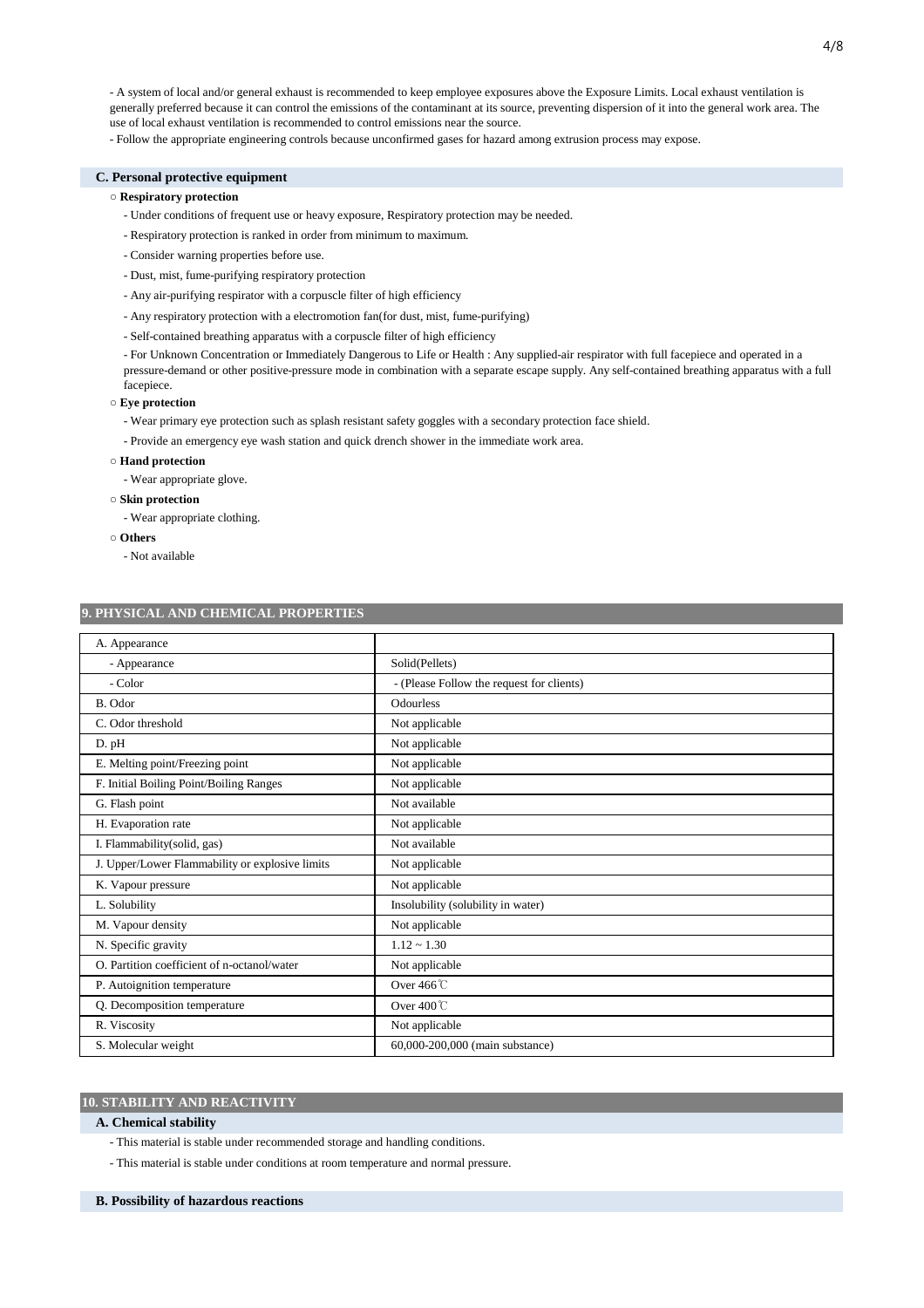- Containers may explode if heated..
- Easy to burn, but not easy to fire.
- Irritating, or toxic gases may occur by fire.
- Inhalation of materials may be harmful.

#### **C. Conditions to avoid**

- Avoid contact with incompatible materials and condition.
- Avoid : Accumulation of electrostatic charges, Heating, Flames and hot surfaces

#### **D. Incompatible materials**

- Combustible materials, irritating, toxic gases

#### **E. Hazardous decomposition products**

- Not available

## **11. TOXICOLOGICAL INFORMATION**

#### **A. Information on the likely routes of exposure**

- **○ (Respiratory tracts)**
- Not available
- **○ (Oral)**
	- Not available
- **○ (Eye·Skin)**
- Not available

#### **B. Delayed and immediate effects and also chronic effects from short and long term exposure**

**○ Acute toxicity**

#### **\* Oral**

- [Diantimony trioxide] : LD50 > 34600 ㎎/㎏ Rat
- **\* Dermal**
- Not available
- **\* Inhalation**
- Not available
- **○ Skin corrosion/irritation**
	- Not available
- **○ Serious eye damage/irritation**
	- Not available
- **○ Respiratory sensitization**

- Not available

- **○ Skin sensitization**
- Not available
- **○ Carcinogenicity**
	- **\* IARC**
		- Not available
	- **\* OSHA**
	- Not available
	- **\* ACGIH**
		- Not available
	- **\* NTP**
	- Not available
	- **\* EU CLP**
	- Not available
- **○ Germ cell mutagenicity**
	- Not available
- **○ Reproductive toxicity**
	- Not available
- **○ STOT-single exposure**
	- Not available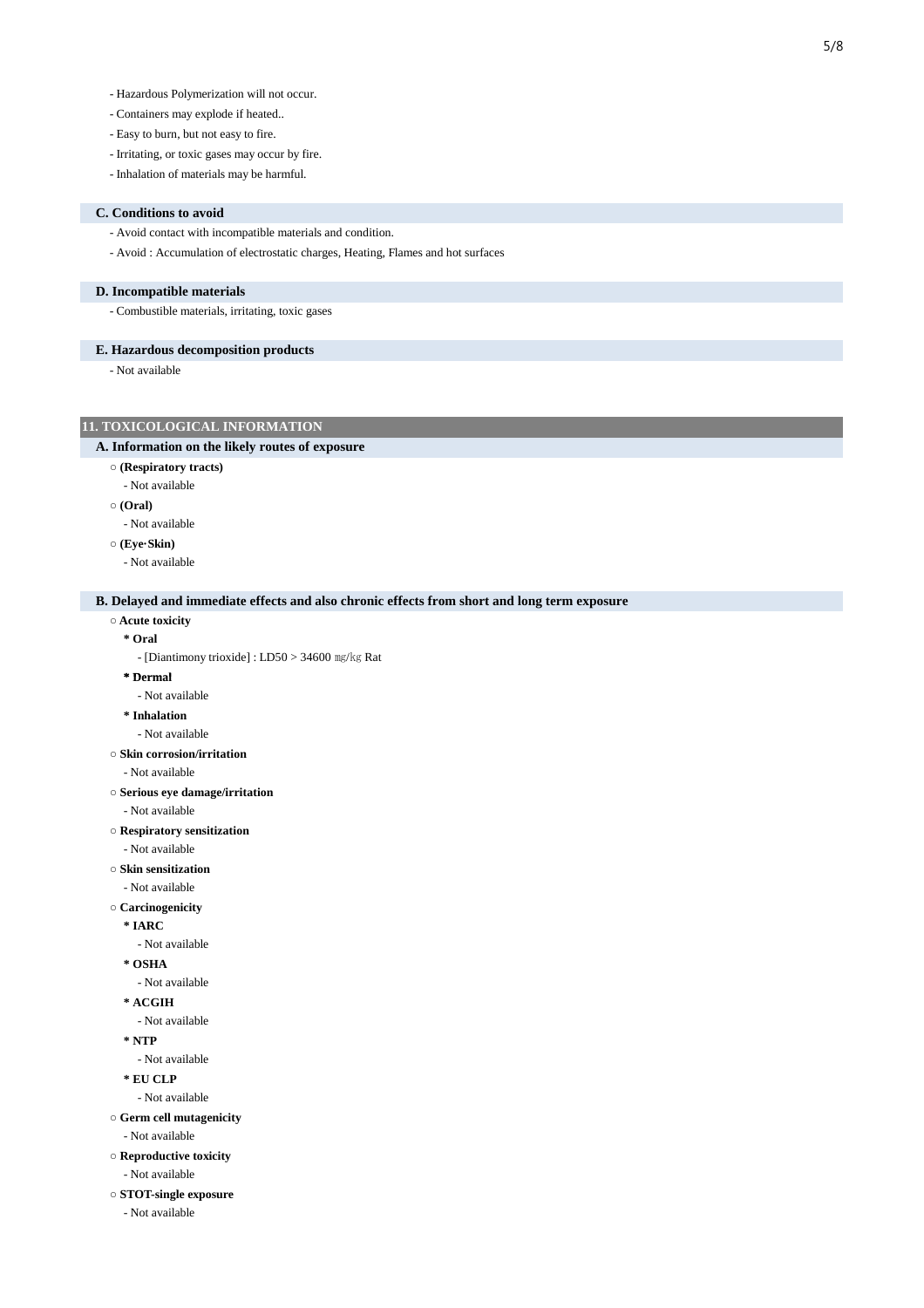## **○ STOT-repeated exposure**

- Not available
- **○ Aspiration hazard**
	- Not available

## **12. ECOLOGICAL INFORMATION**

## **A. Ecotoxicity**

#### **○ Fish**

- [2-Propenenitrile polymer with 1,3-butadiene and ethenylbenzene] : LC50 11.5 ㎎/ℓ 96 hr Pimephales promelas
- [Diantimony trioxide] : LC50 80 ㎎/ℓ 96 hr

#### **○ Crustaceans**

- [Diantimony trioxide] : EC50 423.45 ㎎/ℓ 48 hr
- **○ Algae**
	- [Diantimony trioxide] : EC50 67 ㎎/ℓ 72 hr

#### **B. Persistence and degradability**

- **○ Persistence**
	- Not available
- **○ Degradability**
	- Not available

## **C. Bioaccumulative potential**

- **○ Bioaccumulative potential**
- Not available
- **○ Biodegration**
	- Not available

## **D. Mobility in soil**

- Not available

#### **E. Other adverse effects**

- Not available

## **13. DISPOSAL CONSIDERATIONS**

#### **A. Disposal methods**

- Since more than two kinds of designaed waste is mixed, it is difficult to treat seperatly, then can be reduction or stabilization by incineration or similar process.

- If water separation is possible, pre-process with Water separation process.
- Dispose by incineration.

#### **B. Special precautions for disposal**

- The user of this product must disposal by oneself or entrust to waste disposer or person who other's waste recycle and dispose, person who

- establish and operate waste disposal facilities.
- Dispose of waste in accordance with all applicable laws and regulations.

## **14. TRANSPORT INFORMATION**

- **A. UN number**
	- Not available

## **B. Proper shipping name**

- Not available

## **C. Hazard class**

- Not available
- **D. Packing group**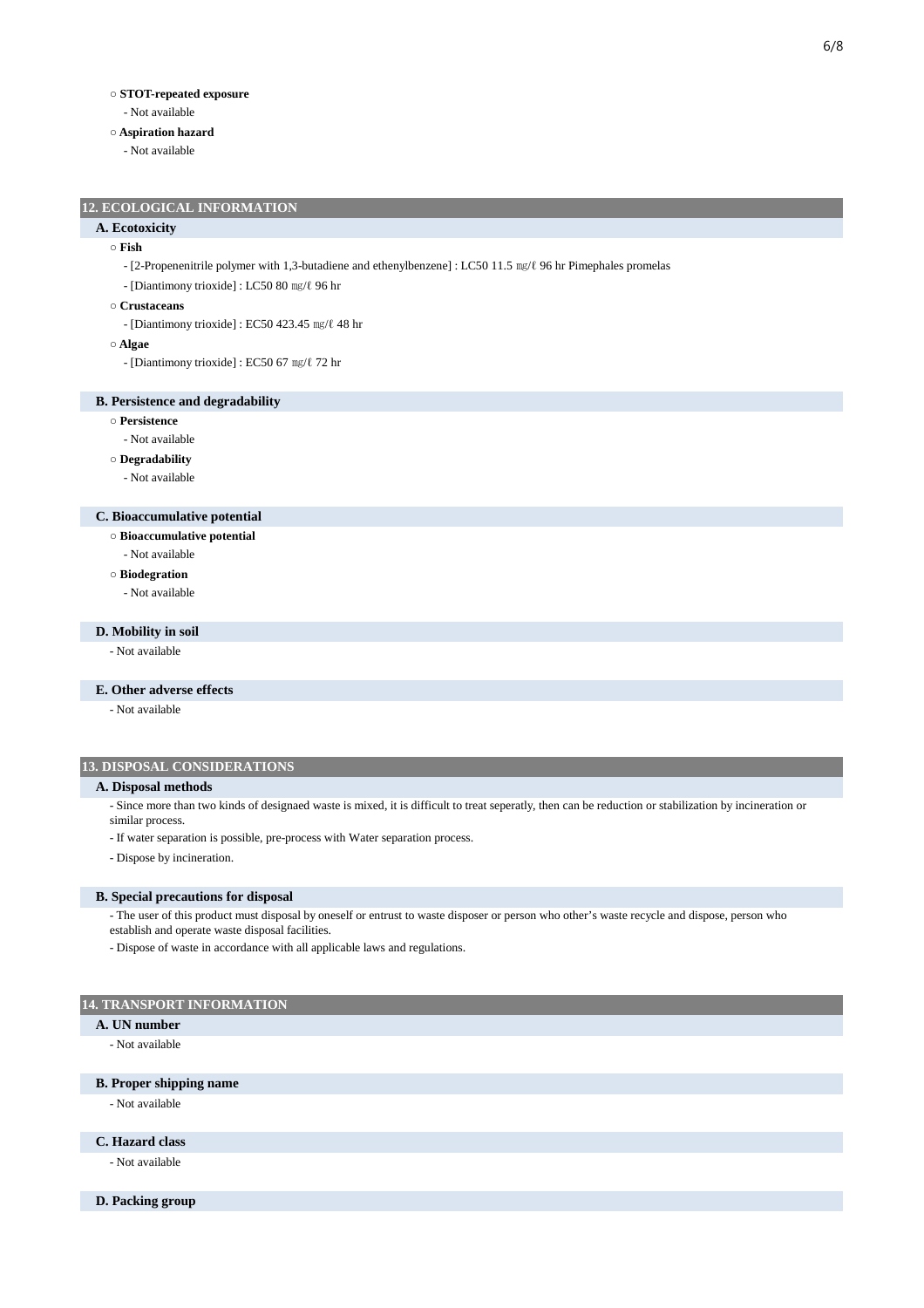- Not available

## **E. Marine pollutant**

- Not applicable

#### **F. Special precautions for user related to transport or transportation measures**

- Local transport follows in accordance with Dangerous goods Safety Management Law.

- Package and transport follow in accordance with Department of Transportation (DOT) and other regulatory agency requirements.
- EmS FIRE SCHEDULE : Not available
- EmS SPILLAGE SCHEDULE : Not available
- ADR/RID : Not regulated as dangerous goods
- IATA : Not regulated as dangerous goods
- IMDG : Not regulated as dangerous goods

#### **15. REGULATORY INFORMATION**

#### **A. National and/or international regulatory information**

- **○ POPs Management Law**
	- Not applicable

#### **○ Information of EU Classification**

- **\* Classification**
	- [Diantimony trioxide] : Carc. Cat. 3; R40
- **\* Risk Phrases**
- [Diantimony trioxide] : R40
- **\* Safety Phrase**
	- [Diantimony trioxide] : S2, S22, S36/37
- **○ U.S. Federal regulations**

## **\* OSHA PROCESS SAFETY (29CFR1910.119)**

- Not applicable
- **\* CERCLA Section 103 (40CFR302.4)**
- [Diantimony trioxide] : 453.599 kg 1000 lb
- **\* EPCRA Section 302 (40CFR355.30)** - Not applicable
- **\* EPCRA Section 304 (40CFR355.40)**
- Not applicable
- **\* EPCRA Section 313 (40CFR372.65)**
- [Diantimony trioxide] : Applicable
- **○ Rotterdam Convention listed ingredients**

#### - Not applicable

- **○ Stockholm Convention listed ingredients**
- Not applicable
- **○ Montreal Protocol listed ingredients**
	- Not applicable

## **16. OTHER INFORMATION**

## **A. Reference**

- The information contained herein is believed to be accurate. It is provided independently of any sale of the product for purpose of hazard communication. It is not intended to constitute performance information concerning the product. No express warranty, or implied warranty of merchantability or fitness for a particular purpose is made with respect to the product or the information contained herein.

- ACGIH( American Conference of Governmental Industrial Hygienists )
- CCRIS(Chemical Carcinogenesis Information)
- ChemIDplus(Chemical Identification/Dictionary)
- CICADs(Concise International Chemical Assessment Documents)
- CPDB(Carcinogenic Potency Database)
- CRC Handbook
- CTD(Comparative Toxicogenomics Database)
- ECHA Registered Substance(REACH)
- e-ChemPortal